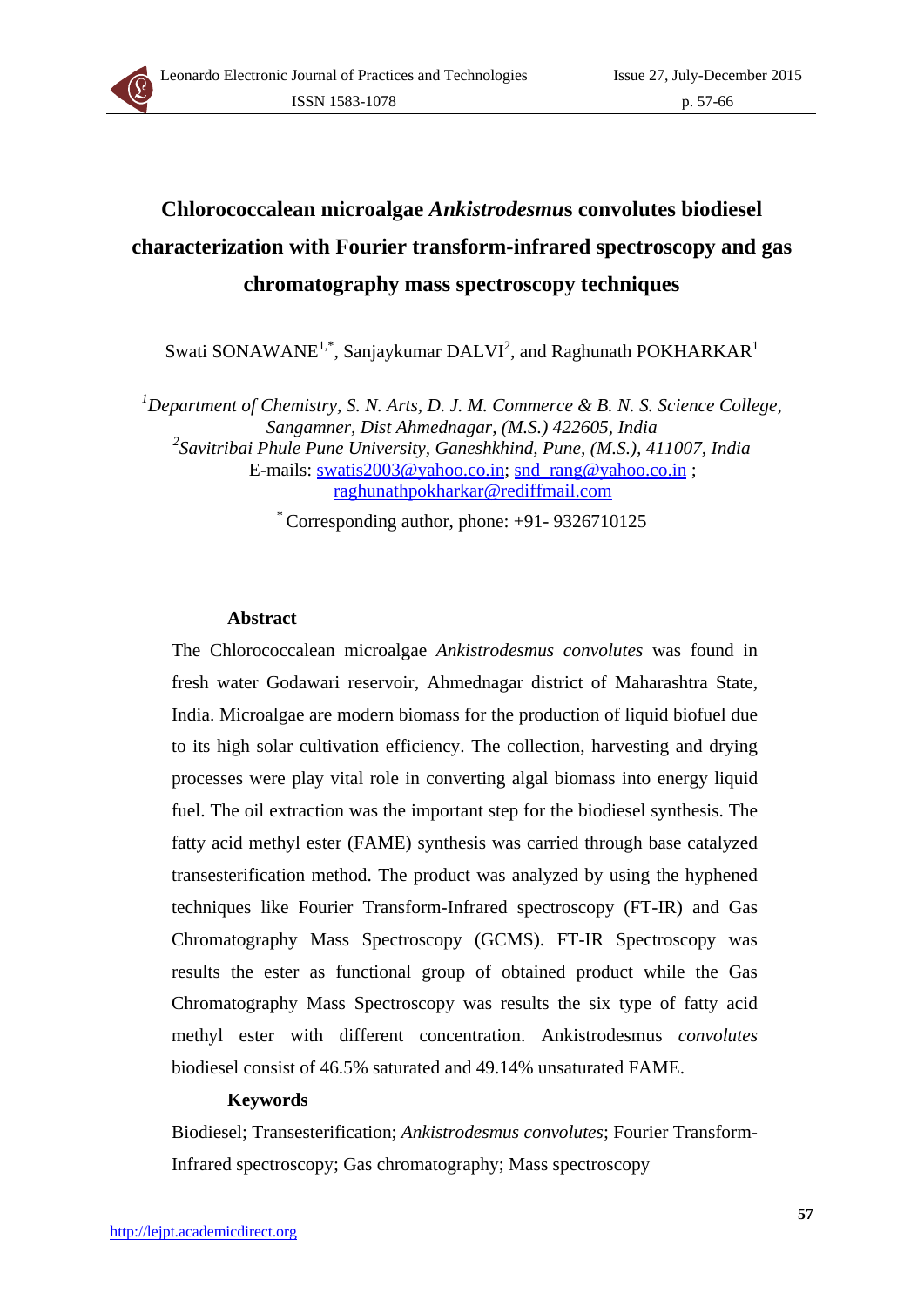#### **Introduction**

An evaluating the potential renewable energy sources as alternative to fossil fuel is the vital challenge for each developing country. The demand of liquid fuel energy is increases continuously due to rapid industrialization and population. The basic non-renewable energy sources are petroleum, coal, natural gas, hydro and nuclear [1]. The 45% of hydrocarbon liquid fuel energy was obtained from fossil fuel based material which was the key economic driver in India [2] but the fossil fuel was exhausted with alarming rates [3]. The emission of air pollutants like NOx, SOx, CO, particulate matter and volatile organic compound after combustion fossil fuel atmospheric pollution and contribute for the green house gas emission (GHG) [4]. The high prices of hydrocarbon energy fuel with the dwindle feedstock of energy move towards the renewable energy sources. Recently, the research work focused on the modern clean energy feedstock like algae [5].

The aquatic alga biomass was represents the very interesting source of energy due to its higher photosynthetic activity as compare to terrestrial plant [6]. The diverse group of algae were comprises as macro and micro alga. It can be produce 1000-4000 gallon/ acre/yr oil and cultivated in large open pond or in closed photo bioreactors located on non-arable land. The microalgae produced high concentration of valuable compounds such as lipid, protein and pigment [7-9]. The growth of microalgae and lipid productivity is depending on growth medium composition, physical parameters and type of metabolism [10]. The rate of water consumption during the cultivation of microalgae is low and it possessing short harvesting cycle than the conventional crop cycle, hence it is better advantage to carry out the algal biomass as biofuel [11-13].

The aim of this research work is to study the isolation and identification of microalgae species from fresh water reservoir, medium selection and culture cultivation, algae growth study, base catalyzed transesterification reaction for FAME synthesis, FT-IR Spectroscopy and Gas Chromatography Mass Spectroscopy analysis of components of biodiesel product.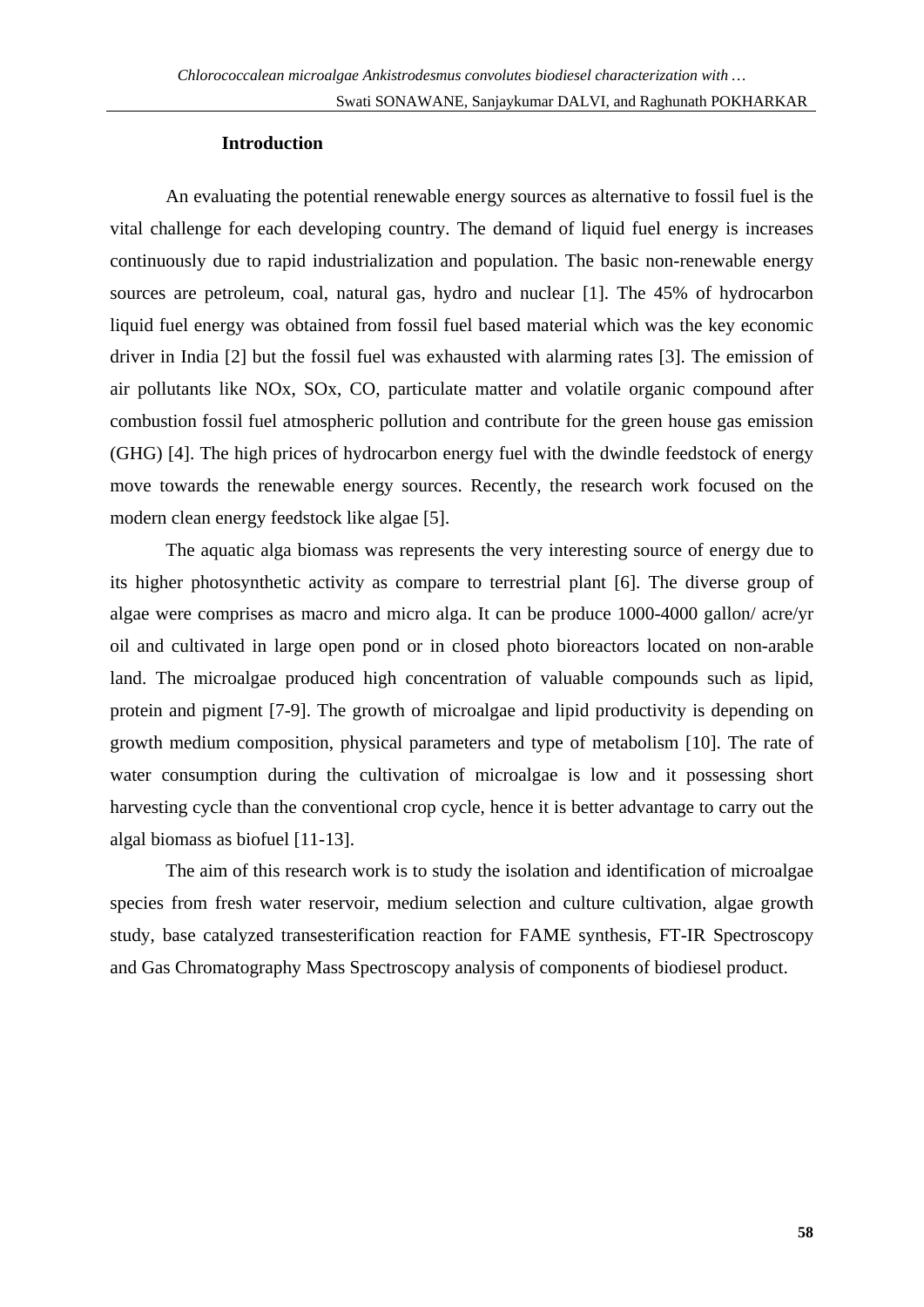

## **Material and method**

The microalgae were collected by plankton net (20 µm pore size) from fresh water Godawari reservoir, Ahmednagar (Maharashtra), India. The microalgae sample was collected in clean plastic container from sampling location. The sample was immediately brought for algal studies. The water sample was observed on the spot in natural condition. The morphology of pure strains was regularly examined under an optical microscope and identified with the help of standard literature (Figure 1).



*Figure 1. Ankistrodesmus convolutes microalgae* 

The Bold basal media used for culturing of *Ankistrodesmus convolutes* (Figure 1). The content of the media was NaNO3 (0.75), K<sub>2</sub>HPO<sub>4</sub>. 3 H<sub>2</sub>O (0.075), K H<sub>2</sub>PO<sub>4</sub> (0.175), CaCl<sub>2</sub> .H<sub>2</sub>O (0.025), MgSO<sub>4</sub>.7H<sub>2</sub>O (0.075), NaCl (0.025), EDTA (0.0000045), FeCl3.6 H<sub>2</sub>O  $(0.000582)$ , MnCl<sub>2</sub>.4 H<sub>2</sub>O  $(0.000246)$ , ZnCl<sub>2</sub>.6 H<sub>2</sub>O  $(0.00003)$ , CoCl<sub>2</sub>.6 H<sub>2</sub>O  $(0.000012)$ , Na<sub>2</sub>Mo<sub>2</sub> H<sub>2</sub>O (0.000024). 10 ml of water samples were transferred to a 500 ml conical flask containing 200 ml of sterilized BBM and then incubated on a rotary shaker at 27°C and 150 rpm under continuous illumination using white fluorescent light at intensities of 40  $\mu$ mol /m<sup>2</sup>/ s. Every two days, the flasks were examined for algal growth using an optical microscope (Figure 1), with serial dilutions being made in BBM from flasks showing growth.

Subcultures were made by inoculating 50  $\mu$ L culture solution onto Petri plates containing BBM solidified with 1.5% (w/v) of bacteriological agar. These procedures were repeated for each of the original flasks. The Petri plates were incubated at 27°C under continuous illumination for two weeks. The purity of the culture was confirmed by repeated plating and by regular observation under a microscope. The growth curves of the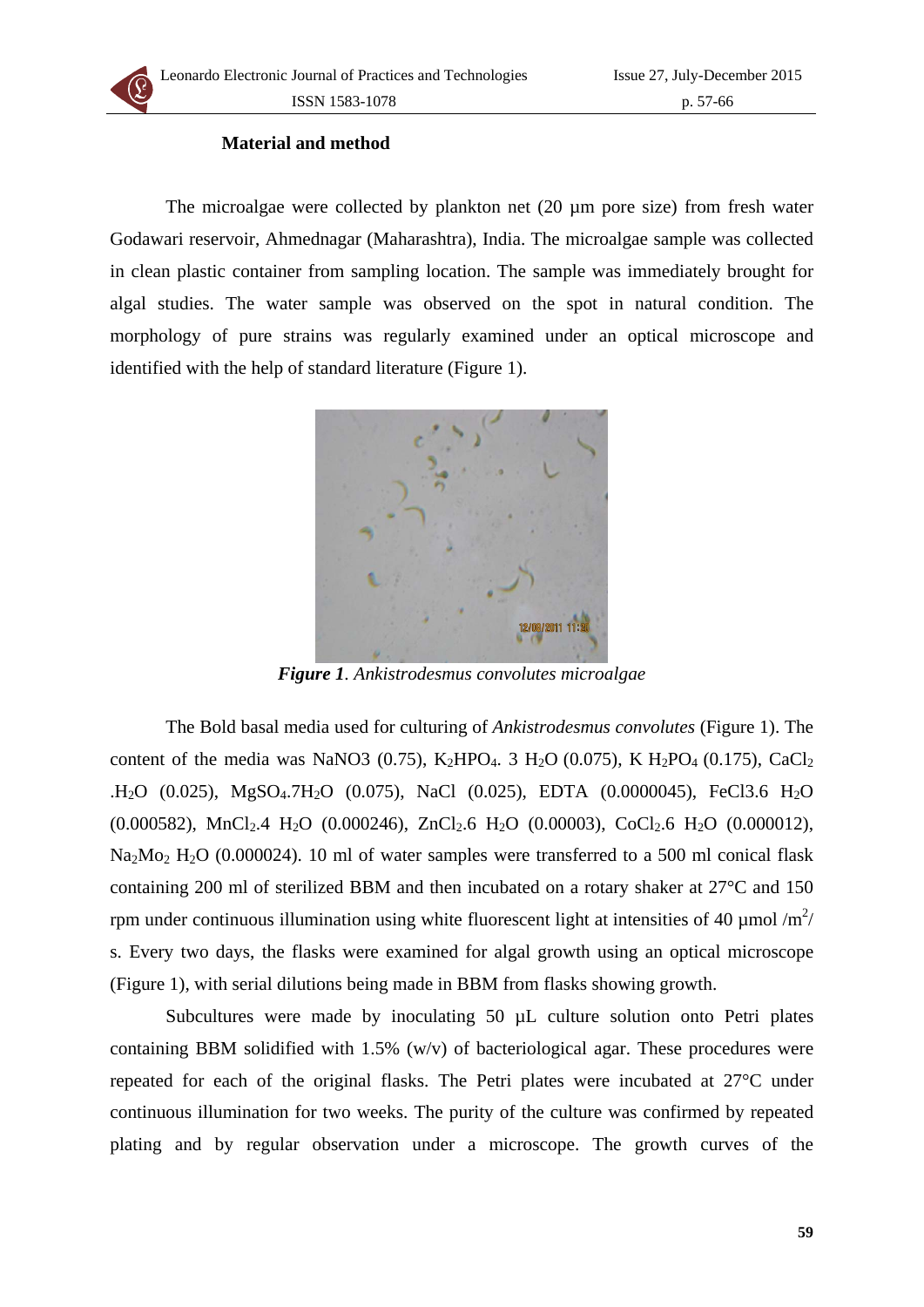*Ankistrodesmus convolute* strain in BBM media was study by determining the optical density of samples at 680 nm using a UV-Spectrophotometer. The microalgae cells were harvested in the stationary phase by centrifugation at 5000 rpm for 5 min and the cells were washed twice using distilled water. The cell pellets were dried at 60˚C for 2 days and placed in desiccators until constant weight. Dry weight of cells was obtained using an analytical balance. The lipid content of microalgae was extracted by using the Bligh and Dyer method [14]. After cell drying, algal powder was mix with chloroform–methanol (1:2) solvent for 30 min. Algal solid was removed by centrifugation at 5000 rpm for 5 min. The residual solid and lipid separated by solvent extraction procedure.

The Chemical conversion of algal oil to fatty acid methyl ester by alkali catalyzed transesterification method which involves multiple steps of reaction between triglyceride or fatty acid and alcohol. The methanol was used frequently for the commercial development due to its low cost and its physical and chemical advantages [15] [16]. The base catalyzed reaction was performed by using potassium methoxide with excess of methanol [17] [18]. The reaction is carried in a round bottom flask. The microalgae oil mixed with methanol then potassium hydroxide in methanol added. The reaction mixture was continuously stirring. The reaction carried out at 60°C for 60 minutes. At room temperature, biodiesel product phase was wash with distilled water to remove glycerol content and water soluble impurities by giving 2-3 time water wash to product with heating 85°C. It was preserved in airtight container and used for further analysis (Figure 2). The fatty acid methyl esters were analyzed by standard method FT-IR Spectroscopy and GCMS.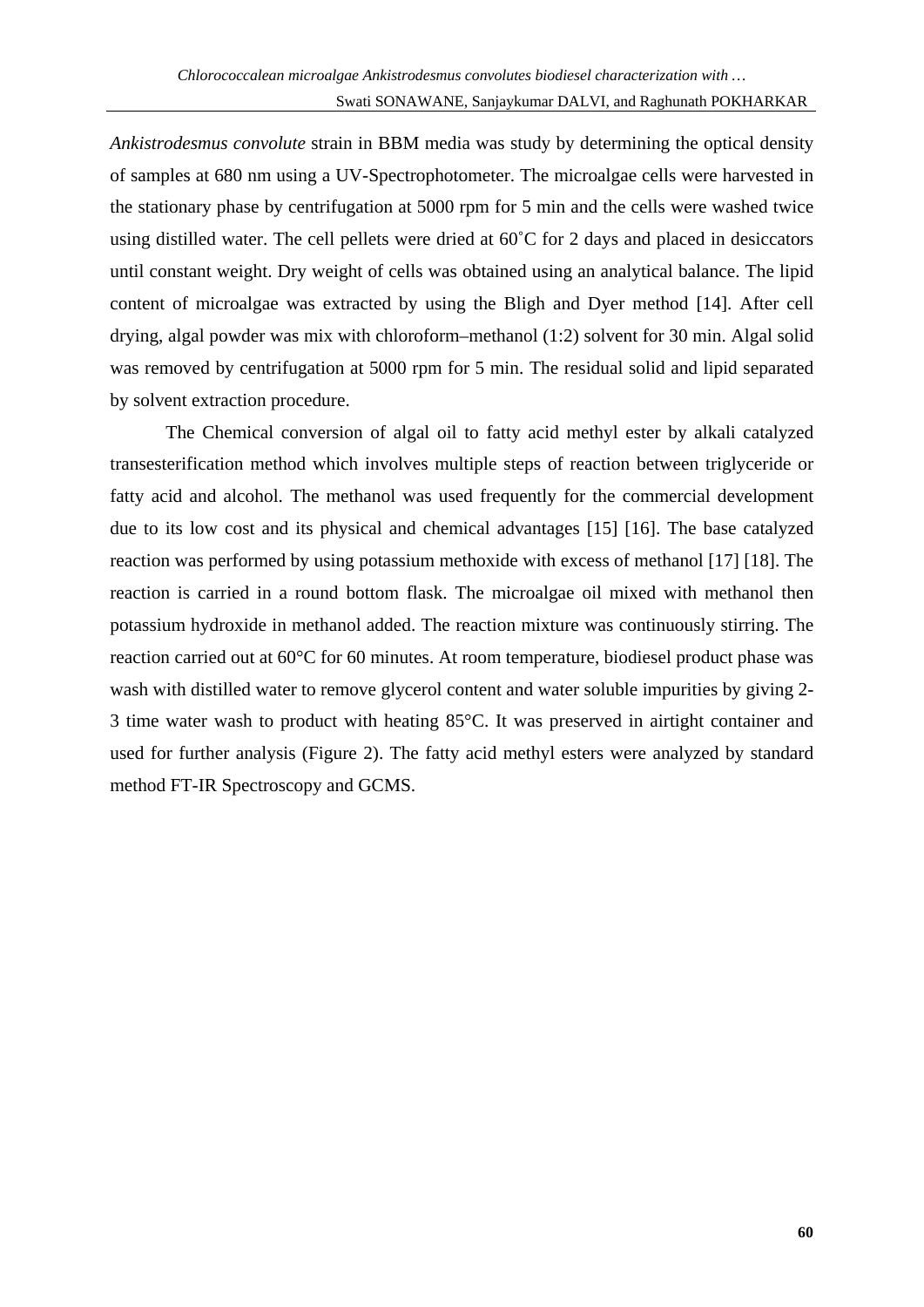



*Figure 2. Process for Biodiesel production from microalgae* 

#### **Results and discussion**

The isolated microalgae strain belonging from Green algae, the division of Chlorophyta, class of Chlorophycae, family of Chlorococcaceae, order of Chlorococcales, genus *Ankistrodesmus* and species *convolutes.* Under the optical microscope *Ankistrodesmus convolutes* (Figure 1) was observed. It is unicellular spirally twisted around one another in the mid region, but free at the ends, 22.54-30.16 $\mu$ m long 2.17-3.20  $\mu$ m broad.

The growth cycle of *Ankistrodesmus convolutes* in BBM is shown in Figure 3. Cells in BBM medium 1day lag period and reached the exponential phase within 3-8 days. By approximately12-14 days cells reached the stationary phase, after 15 days optical density increases. Lipid productivity and biomass productivity measured  $gl^{-1}d^{-1}$  shown in Figure 4.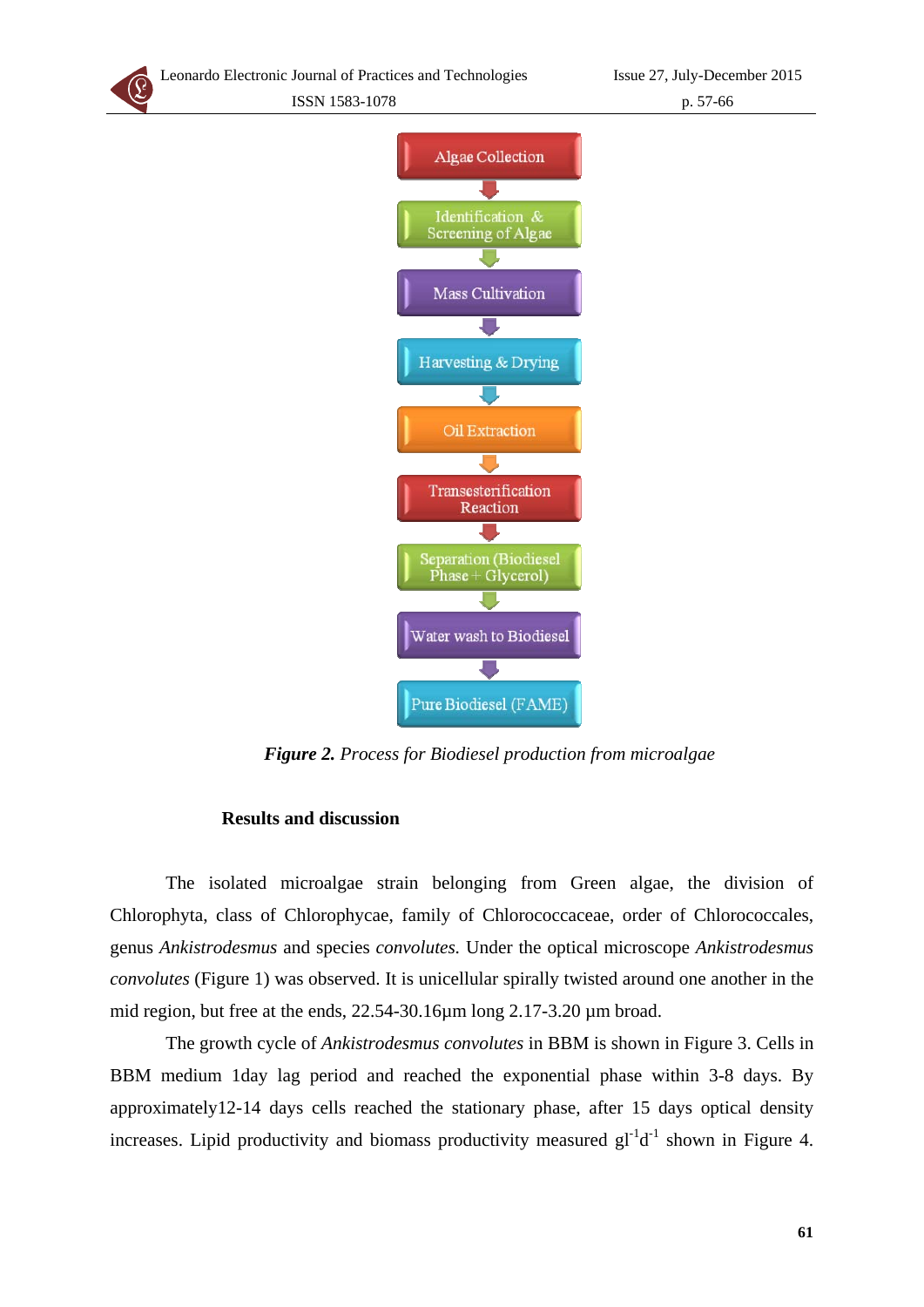The dry biomass of microalgae was found  $0.047gt^{-1}d^{-1}$  and lipid content  $0.018gt^{-1}d^{-1}$  was obtained. The 38.29% lipid content was achieved.



*Figure 3. Growth curve of Ankistrodesmus convolutes at the Optical density 680 nm*



*Figure 4. Biomass and lipid productivity (g/l/d) of Ankistrodesmus convolutes* 

The Chemical conversion of algal oil to fatty acid methyl ester by base catalyzed transesterification method. The reaction is carried out at 60°C for 60 minutes. At room temperature, biodiesel product phase was separated and purified.

The Fourier Transform-Infrared Spectroscopy is the standard method to study the functional group of both reactant and product obtained. The IR Spectrum *Ankistrodesmus convolutes* oil and biodiesel was shows in Figure 5 and 6. The IR spectrum algae oil (Figure 5) shows the υ (O-H) stretching of hydroxyl group of fatty acids at 3381.22 cm<sup>-1</sup>, υ<sub>as</sub> (sp<sup>3</sup> C-H) stretching of hydrocarbon at 2923.09 cm<sup>-1</sup>, v (C=O) stretching of carbonyl group from fatty acids at 1741.08 cm<sup>-1</sup>, methylene (CH<sub>2</sub>) groups have a characteristic bending absorption at 1460.68 cm<sup>-1</sup>. The methyl  $\delta_s$  (CH<sub>3</sub>) group have characteristic bending absorption is 1376.12 cm-1, the υ (C-O) stretching of alkyl carbon and oxygen from fatty acids are at 1160.02 cm-1 and  $\delta_r$  (CH<sub>2</sub>) bending (rocking) motion associated with four or more methylene (CH<sub>2</sub>) groups in an open chain of fatty acid occurs at about  $721.24 \text{ cm}^{-1}$  while the IR Spectrum Ankistrodesmus convolutes biodiesel (Figure 6) shows the v<sub>as</sub> (sp<sup>3</sup> C-H) stretching of ester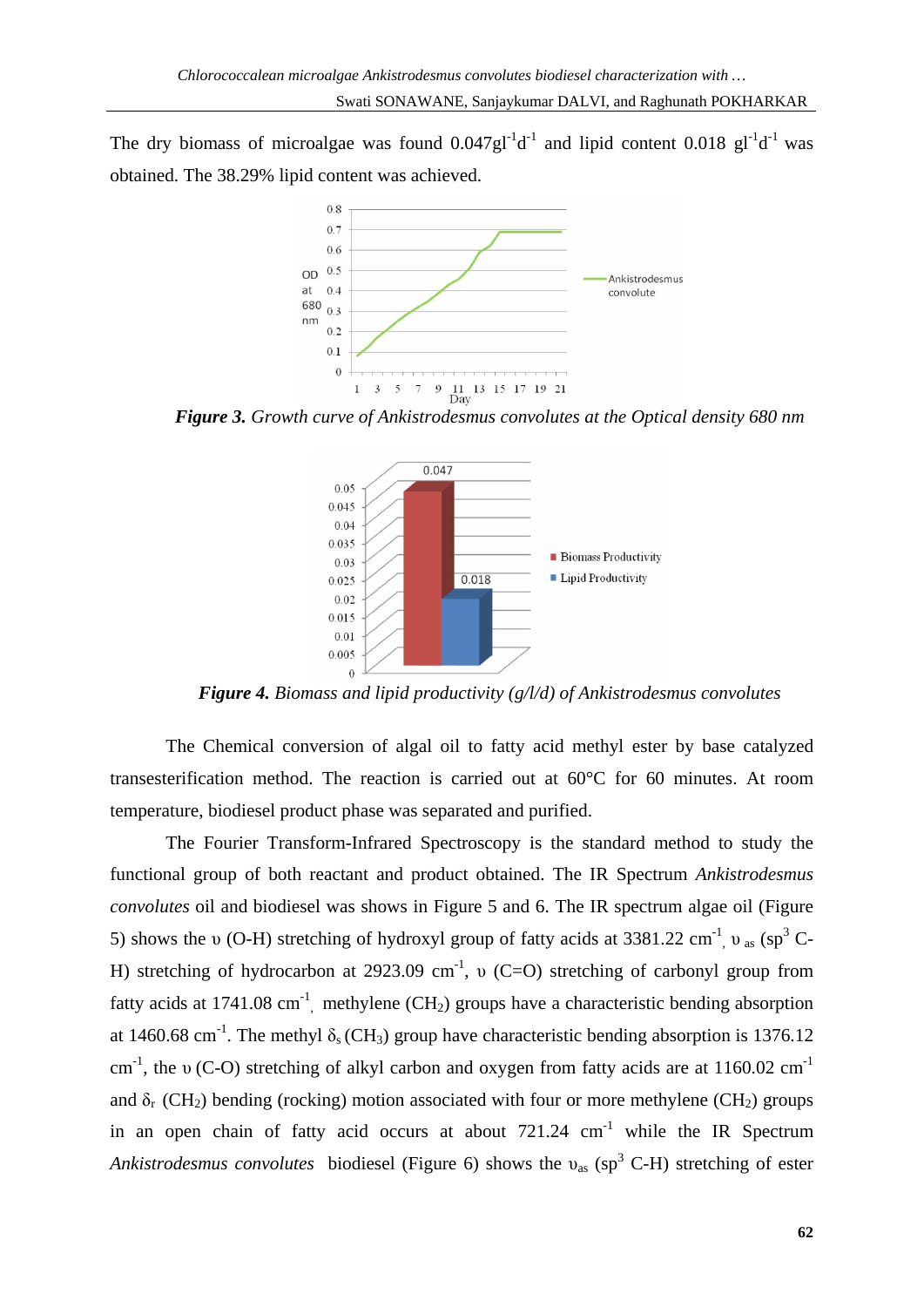

group of fatty acid methyl ester at 2922.75 cm<sup>-1</sup>, v (C=O) stretching of ester at 1743.21 cm<sup>-1</sup>,  $\delta_s$ (CH<sub>2</sub>) bending of methylene group at 1457.85 cm<sup>-1</sup>,  $\delta_s$ (CH<sub>3</sub>) bending of methyl group absorption frequency at 1366.21 cm<sup>-1</sup>, v (C-O) stretching of alkyl carbon and oxygen from fatty acid methyl ester at 1163.15 cm<sup>-1</sup>,  $\delta_r$  (CH<sub>2</sub>) bending of methylene group was observed at 721.34 cm-1.

The FT-IR analysis is carried out both *Ankistrodesmus convolutes* algal oil and biodiesel, the hydroxyl group (–OH) of fatty acid is disappear which not observed in IR spectrum of algal biodiesel, the appearance of peak in algal oil and its biodiesel was different.



*Figure 5. FT-IR spectrum of Ankistrodesmus convolutes oil* 



*Figure 6. FT-IR spectrum of Ankistrodesmus convolutes biodiesel* 

Gas Chromatography mass spectroscopy is method used to separate and identify the chemic al component of the biodiesel. Gas Chromatography separates the component while Mass Spectroscopy helps to find molecular weight, structure and stereochemistry of molecule.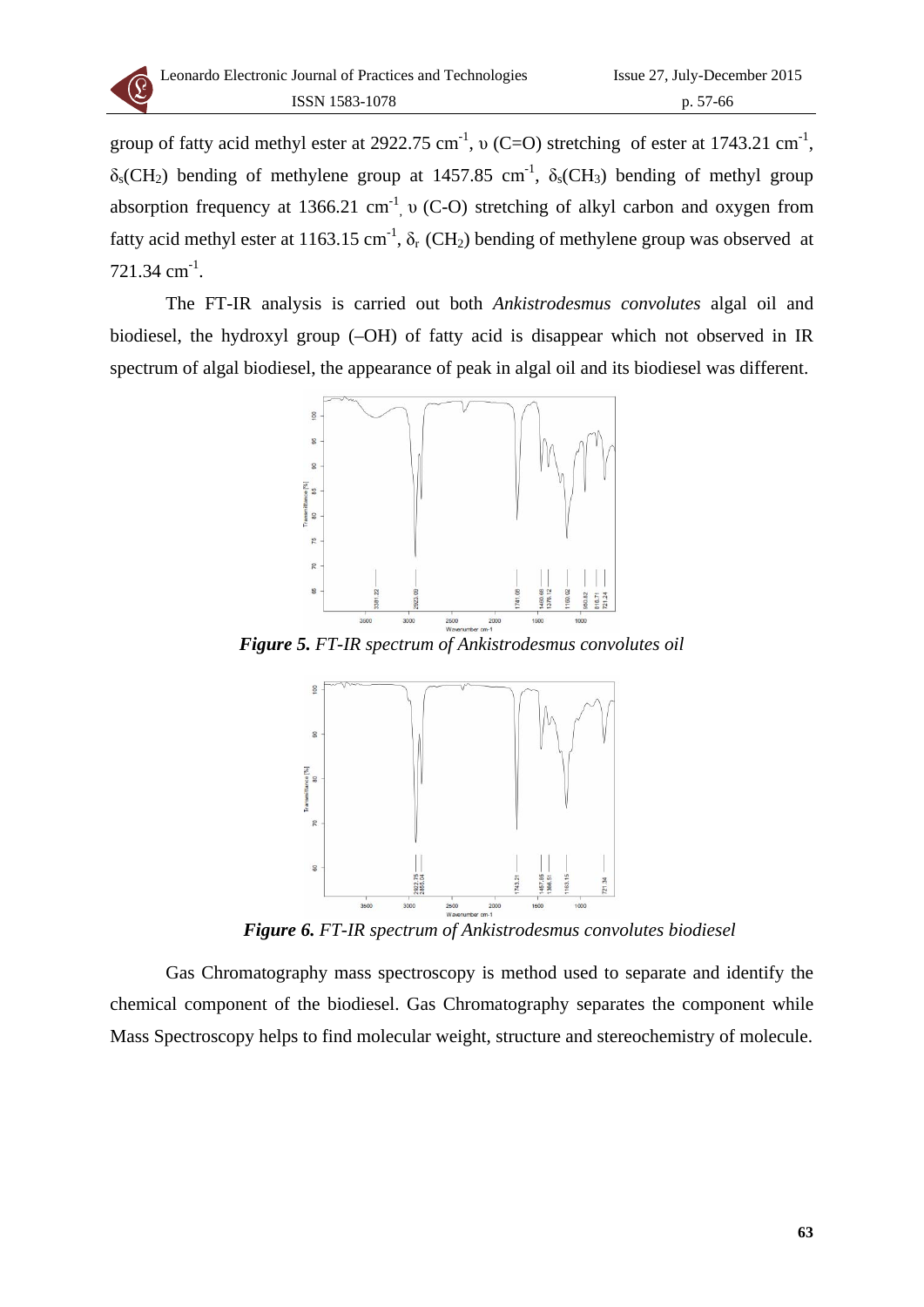Swati SONAWANE, Sanjaykumar DALVI, and Raghunath POKHARKAR



*Figure 7. The qualitative peaks of Gas Chromatography spectrum of Ankistrodesmus convolutes microalgae Biodiesel* 

**Table.1.** *Ankistrodesmus convolutes* biodiesel components with RT, Percentage Area, Name of the Compound (FAME) and Molecular Formula

| Sr.<br>No. | Retention<br>Time (min.) | Area<br>$\%$ | Name of the Compound                      | Molecular<br>Formula |
|------------|--------------------------|--------------|-------------------------------------------|----------------------|
|            | 25.389                   | 15.36        | Hexadecanoic acid, methyl ester           | $C_{17}H_{34}O_2$    |
| 2          | 27.461                   | 18.59        | 9,12-Octadecadienoic acid $(Z, Z)$ methyl |                      |
|            |                          |              | ester                                     | $C_{19}H_{34}O_2$    |
| 3          | 27.539                   | 30.55        | 9-Octadecenoic acid methyl ester          | $C_{19}H_{36}O_2$    |
| 4          | 27.783                   | 14.11        | Octadecanoic acid, methyl ester           | $C_{19}H_{38}O_2$    |
| 5          | 30.005                   | 2.05         | Methyl 18-methylnonadecanoate             | $C_{21}H_{42}O_2$    |
| 6          | 32.986                   | 12.93        | Methyl 20-methyl-heneicosanoate           | $C_{23}H_{46}O_2$    |

The Figure 7 shows the qualitative peaks of Gas Chromatography spectrum of *Ankistrodesmus* convolutes microalgae Biodiesel. Component of product was separated according to mass to charge ratio. Table 1 show the six types of fatty acid methyl ester components of *Ankistrodesmus convolute* biodiesel. The chromatogram shows peaks at different retention time with different concentration. The experimental test results and the ester were confirmed with MS library. At the retention time 25.389 min., Hexadecanoic acid, methyl ester (15.36%); at 27.461 min., 9, 12-Octadecadienoic acid (Z,Z) methyl ester (18.59); at 27.539 min., 9-Octadecenoic acid methyl ester (30.55%); at 27.783 min., Octadecanoic acid, methyl ester (14.11%); at 30.005 min., Methyl 18-methylnonadecanoate (2.05%) and at 32.986min., Methyl 20-methyl-heneicosanoate (12.93%) were obtained. The FAME at the retention time 25.389, 27.783, 30.005 and 32.986 shows the base peak at m/z 74.05 while at 27.461 and 27.539 shows the base peak at m/z 81 and 65 respectively. The GCMS data shows that 9-Octadecenoic acid methyl ester possesses highest FAME percentage which was next to follow the 9, 12-Octadecadienoic acid (Z, Z) methyl ester and Hexadecanoic acid, methyl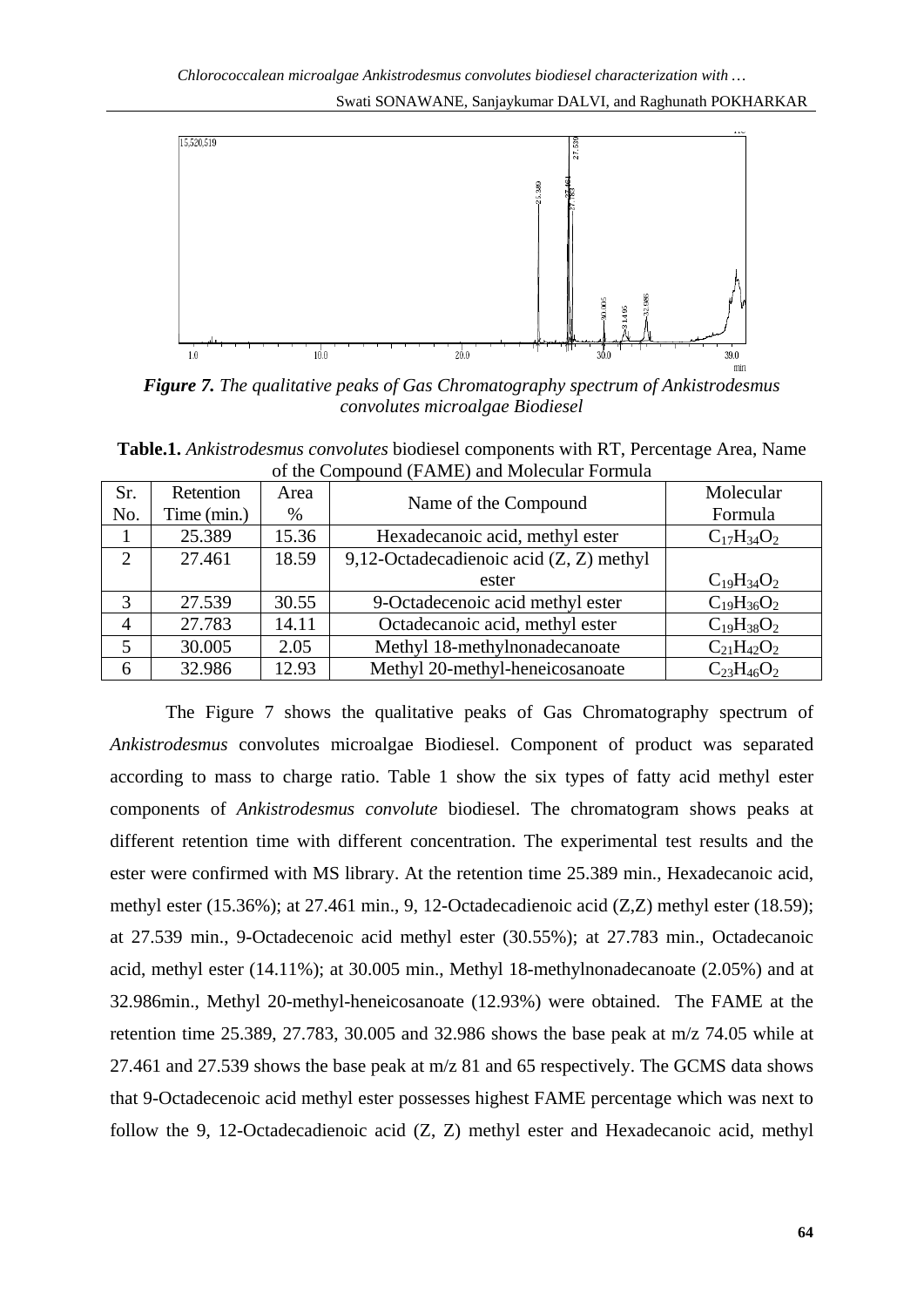

ester. *Ankistrodesmus convolutes* microalgae Biodiesel was consist of 46.5% saturated FAME and 49.14 % unsaturated FAME.

#### **Conclusions**

The microalgae *Ankistrodesmus convolutes* was green algae belonging from the division Chlorophyta. BBM was used for the growth study of microalgae species. The productivity of biomass was  $0.047gl^{-1}d^{-1}$  and lipid  $0.018$   $gl^{-1}d^{-1}$  was obtained. The chemical conversion of microalgae oil to biodiesel by base catalysed transesterification at 60°C for 60 minutes gave rise to 95.64% of biodiesel friction. The analysis of obtained product was performed by FT-IR and GCMS techniques. The FT-IR shows characteristic ester functional group frequency was appeared at  $1743.21 \text{ cm}^{-1}$ . The GCMS results the mixture of six type of fatty acid methyl ester. *Ankistrodesmus convolutes* microalgae biodiesel was the mixture of 46.5% saturated and 49.14 % unsaturated fatty acid methyl ester. The identified fatty acid methyl ester was ranging from  $C_{17}$  to  $C_{23}$ . According to Chisti (2007), the saturated and unsaturated fatty acid methyl ester possesses high oxidative stability.

The utilization of microalgae renewable biomass energy in large extent to provides sustainable development of nation which link to global stability, economic balance, innovation in local market, employment and quality of life. Thus, *Ankistrodesmus convolutes* could be considered as a potential algae for biodiesel production.

#### **References**

- 1. Kulkarni M. G., Dalai A. K., *Waste cooking oil-an economical source for biodiesel*: *A review*, Ind. Eng. Chem. Res., 2006, 45, p. 2901-2913.
- 2. Ministry of Petroleum and Natural Gas, Report of the Working Groups on Petroleum and Natural Gas Sector, XI Plan (2007-2012); http://planningcommission.nic.in/aboutus/committee/wrkgrp11/wg11\_petro.pdf (accessed 04/10/2012).
- 3. Planning Commission. Government of India, Report of the Committee on Development of Biofuel; http://planningcommission.nic.in/report/genrep/cmtt\_bio.pdf (accessed 04/10/2012).
- 4. Klass L. D., *Biomass for renewable energy, Fuels and Chemicals*, Academic Press, New York, 1998, p. 1-2.